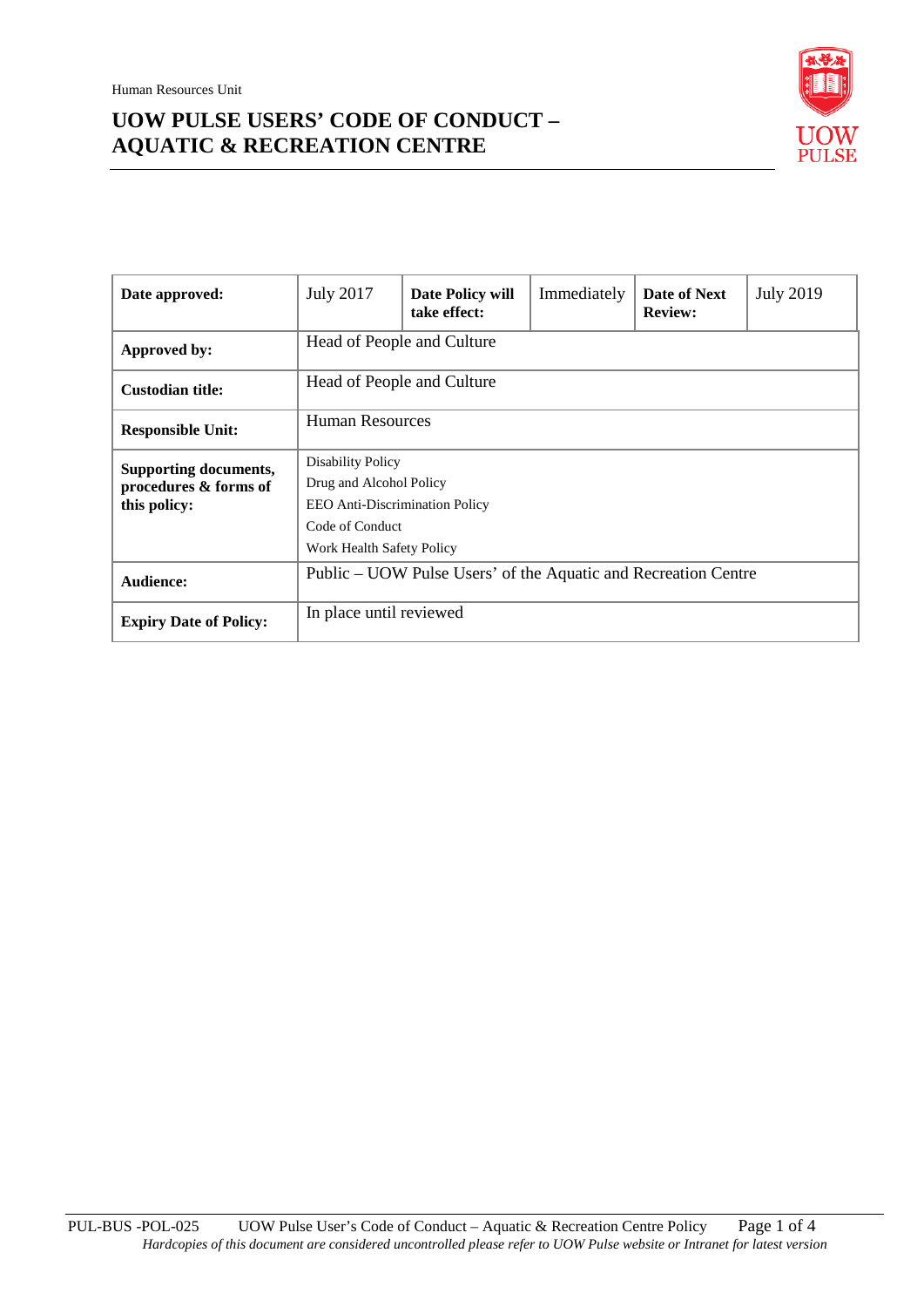

## **1 Preamble**

- 1.1 The UOW Pulse Rules for Member Conduct and Discipline inform the Aquatic & Recreation Centre's Code of Conduct, its implementation and application.
- 1.2 The Aquatic & Recreation Centre Code of Conduct applies to the conduct required of users of the Aquatic & Recreation Centre facilities and services. Users are required to respect and comply with the conditions necessary to provide an appropriate environment for sport, recreation  $\&$  leisure services.

### 1.3 Definitions

- "Primary Investigation Officer' is the UOW Pulse Chief Executive Officer or their nominee
- "environment" shall refer to the Aquatic & Recreation Centre's internal, external and virtual environments.
- "users" shall mean any person using the services and facilities provided by the Aquatic & Recreation Centre.
- "precincts" shall mean the physical (including attached car parks and tennis courts) and virtual Aquatic  $\&$ Recreation Centre

# **2 Conditions of Entry**<br>**2.1** Any person within t

- Any person within the Aquatic & Recreation Centre precincts from time to time will, for the purposes of these conditions, be deemed a user.
- 2.2 It is a condition of entry to Aquatic & Recreation Centre that users must:
	- a) only use the facilities if they are a member or a paying visitor;
	- b) obey all signs and/or directions of Aquatic & Recreation Centre staff; and
	- c) not behave in a disorderly or disruptive manner or in a way that adversely impacts on other patrons.
- 2.3 UOW Pulse or Aquatic & Recreation Centre staff reserves the right to refuse entry or remove from the premises any person not adhering to these conditions. Members behaving in breach of these conditions may have their membership suspended or revoked.
- 2.4 All users have a right to access the services and facilities of Aquatic & Recreation Centre without undue distraction or disturbance.
- 2.5 The use of inappropriate language and behaviour is not acceptable and may result in the refusal of service.
- 2.6 No user shall deface, mutilate or destroy Aquatic & Recreation Centre property: in addition to any penalty that may be imposed for such conduct, the person concerned shall be liable to pay for the full cost of repair or replacement of damaged property.

# **3 Dress Code**

- Users may not exercise with bare torsos inside the Aquatic & Recreation Centre building. The minimum dress requirements are a t-shirt/singlet and shorts at all times.
- 3.2 Fully covered non-marking sports shoes are required when using indoor court surfaces.
- 3.3 Fully covered sports shoes are required when using the gymnasium and attending fitness classes.

#### **4 Smoking, Food & Drink and other substances**

- 4.1 In accordance with UOW Pulse policy, smoking is not permitted at the Aquatic & Recreation Centre inclusive of any area inside Building 13, Building 9 (Sports Hub), its car parks, the Aquatic Centre and tennis court areas.
- 4.2 Food and drink (water excepted) may not be consumed in the Sports Hall or Gymnasium.<br>4.3 Glass bottles are not permitted in the pool area or in any function room.
- Glass bottles are not permitted in the pool area or in any function room.
- 4.4 Alcohol is only permitted in the Sports Lounge and on the Sports Lounge balcony and can only be consumed by persons over the age of 18 years. Hirers are responsible for ensuring the Responsible Service of Alcohol (RSA) and accept all liabilities that may arise from alcohol related incidents.
- 4.5 Alcohol is not permitted to be sold without a licence, which must be obtained by the hirer.
- 4.6 Alcohol is not to be consumed on any other parts of the Aquatic & Recreation Centre including the University Ovals.
- 4.7 No substance which is liable to cause damage to the Aquatic & Recreation Centre property may be taken into Aquatic & Recreation Centre; this includes flammable items.

PUL-BUS -POL-025 UOW Pulse User's Code of Conduct – Aquatic & Recreation Centre Policy Page 2 of 4 *Hardcopies of this document are considered uncontrolled please refer to UOW Pulse website or Intranet for latest version*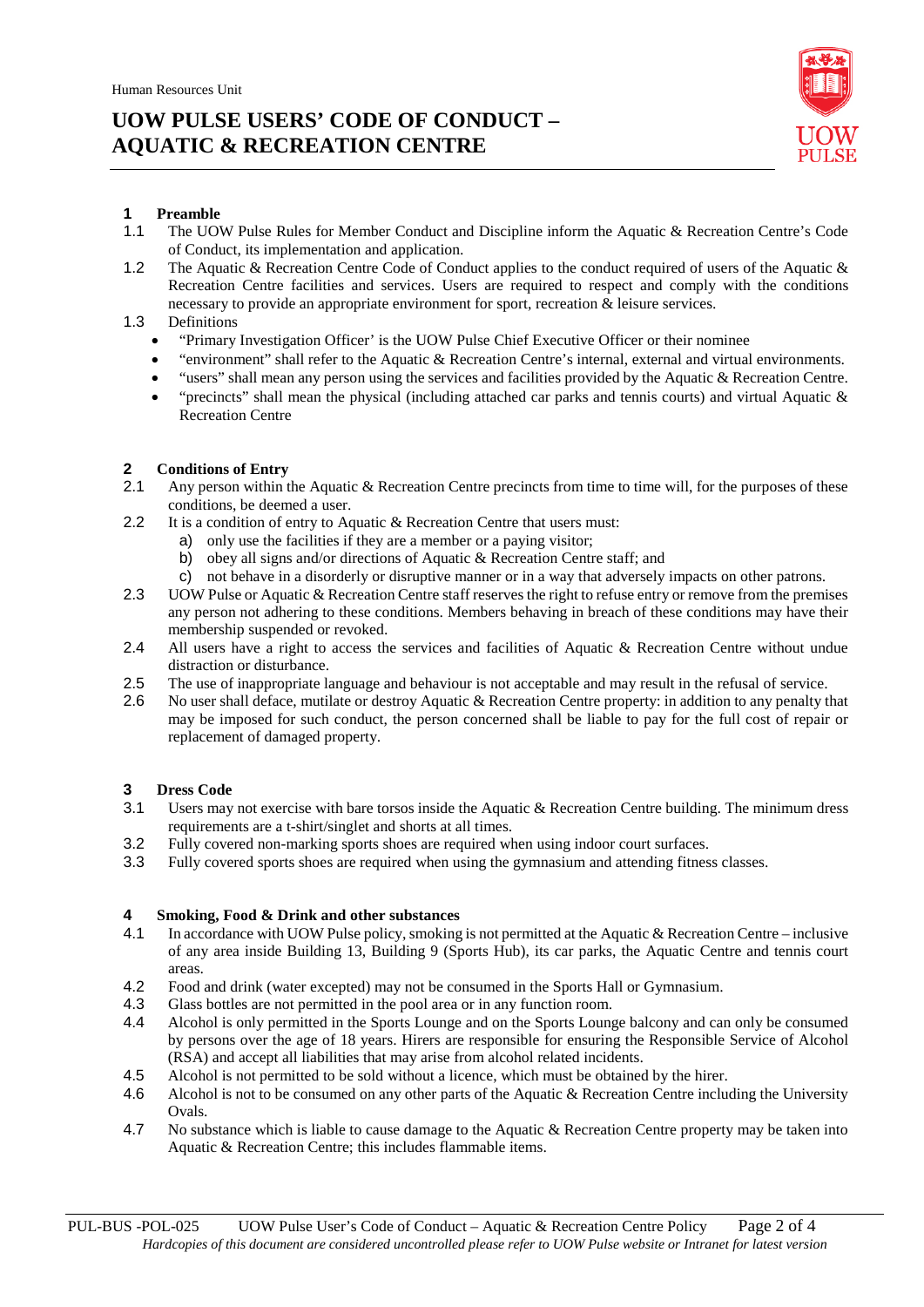

# **5 Animals**

- 5.1 Animals, with the exception of guide dogs for the visually and hearing impaired, are not permitted within the Aquatic & Recreation Centre Building 13, Building 9 (Sports Hub), its car parks, the Aquatic Centre and tennis court areas.
- 5.2 Animals are not permitted inside campus buildings unless authorised by the Vice-Principal (Administration);
- 5.3 Authorised persons may take action to remove unauthorised animals from the campus by whatever means are necessary. Dogs on the grounds of the campus must in accordance with the provisions of the NSW Dog Act, be on a leash and under effective control at all times by a competent person. An authorised person may request the owner of any dog to comply with this provision or may request the owner and the dog to leave the campus.

#### **6 Use of Mobile Phones & Cameras**

- 6.1 Mobile phones and cameras are not permitted in the Aquatic & Recreation Centre change rooms.
- 6.2 Users may not photograph or film other patrons without being granted permission by the Aquatic & Recreation Centre Management and by the patrons involved.
- 6.3 Commercial photography and filming must be authorised by the Aquatic & Recreation Centre Management and can only be done by arrangement.
- 6.4 For the comfort and safety of all patrons, the Aquatic & Recreation Centre advises against the use of mobile phones whilst using the treadmills.

## **7 Personal Belongings and Hire Equipment**<br>**7.1** Articles left at the Aquatic & Recreation C

- Articles left at the Aquatic & Recreation Centre at closing time will be recorded in a Lost Property Register and kept for a period of fourteen (14) days. Items not collected after fourteen (14) days will be donated to charity. The Aquatic & Recreation Centre accepts no responsibility for personal belongings left in the building.
- 7.2 The Aquatic & Recreation Centre provides temporary hire lockers for the safe storage of personal belongings. Aquatic & Recreation Centre staff will not take users' personal belongings into their possession for safe storage or in lieu of providing appropriate identification.
- 7.3 Users are responsible for all Aquatic & Recreation Centre equipment hired/exchanged in their name until such time as the items are returned to the Aquatic & Recreation Centre and deleted from the loans register. Hirers will be charged the cost of replacing any item which is not returned.
- 7.4 Fines will be imposed for overdue hire equipment (including gym access cards).

### **8 Minimum Age for Facility Use**

- 8.1 The minimum age to the use the Cardio machines and stretch areas in the Health Club is fourteen (14) years of age. A Pre-Exercise screen must be completed and signed by the parent/guardian before commencing any exercise in the Health Club and participate in a 20minute familarisation appointment on their first visit. *(NSW Fitness Industry – 'Kids in Gyms Guidelines').*
- 8.2 The minimum age to use the cardio, weights and circuit areas of the Health Club is sixteen (16) years of age and must complete a Pre-Exercise Screen and 20 minute gym familarisation appointment on their first visit. An adult is not needed to supervise children aged 16 years and above. *(NSW Fitness Industry – 'Kids in Gyms Guidelines').*
- 8.3 The minimum age to participate in Group Fitness Classes (except for Body PUMP and Cardio Box classes is fourteen (14) years of age
- 8.4 The minimum age to participate in BodyPump and CardioBox classes is 16yrs of age
- 8.5 The safety of children in the Aquatic Centre is a joint priority of parents, guardians and lifeguards. When visiting the Aquatic Centre children under 10 years are not allowed entry unless under active supervision of a person 16 years or older. Parents/guardians must remain:
	- a) In the water, within arms reach of children under five (5), and
	- b) within constant visual contact of a child aged 6-10,
	- c) For 11-14 year olds a parent must regularly check on their child by physically going to the point where they are in or around the water.